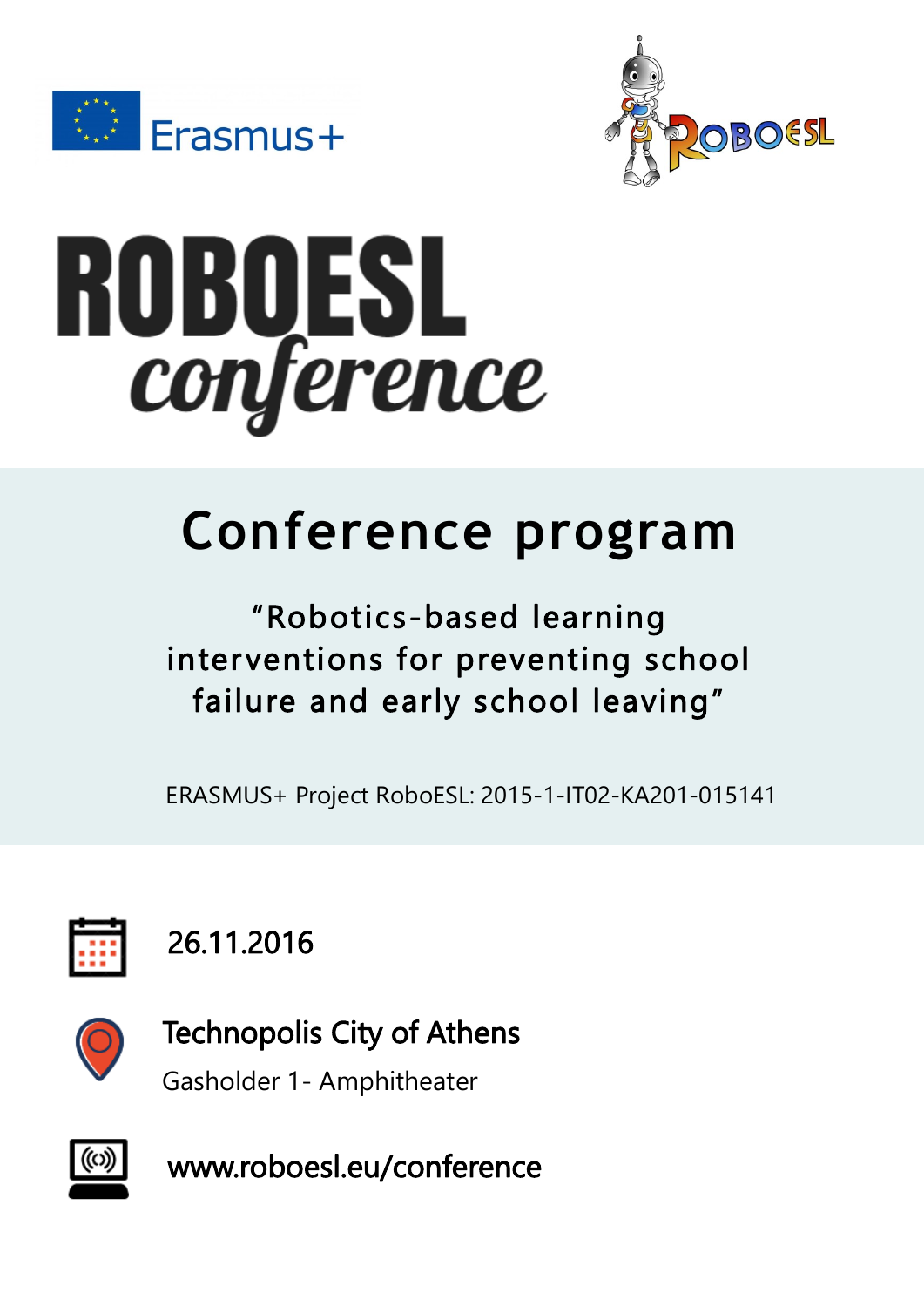



| 09:00-11:00   | Registration               |
|---------------|----------------------------|
| 10:00-11:45   | <b>ROBOESL Exhibition</b>  |
| 11:45 - 12:15 | Coffee Break               |
| 12:15 - 12:30 | Welcome Speech             |
| 12:30 - 15:00 | <b>Paper presentations</b> |
| 15:00 - 15:20 | Conference closure         |
| 15:20 - 16:00 | <b>Farewell Reception</b>  |

#### PAPER PRESENTATIONS

| 12:15 | Welcome Speech: "Introduction to the ROBOESL project"<br>Dimitris Alimisis (EDUMOTIVA, GR)                                                                     |
|-------|----------------------------------------------------------------------------------------------------------------------------------------------------------------|
|       | Session 1 Chair person: Daphne Gavrili (7th SEDE Dhmos Athinaion, GR)                                                                                          |
| 12:30 | Learning by Making and ESL: an experience with Educational Robotics<br>M. Lattarulo, G. Massidda and E. Sozzi                                                  |
| 12:40 | The development of robotic-enhanced curricula for the RoboESL pro-<br>ject: premises, objectives, preliminary results<br>M. Moro, F. Agatolio and E. Menegatti |
| 12:50 | The role of robotics in promoting the learning motivation to decrease<br>the Early School Leaving Risks<br>L. Daniela and R. Strods                            |
| 13:00 | ROBOESL project report from Valmiera's secondary school<br>Maija Blūzma and L. Krilova                                                                         |
| 13:10 | Discussion                                                                                                                                                     |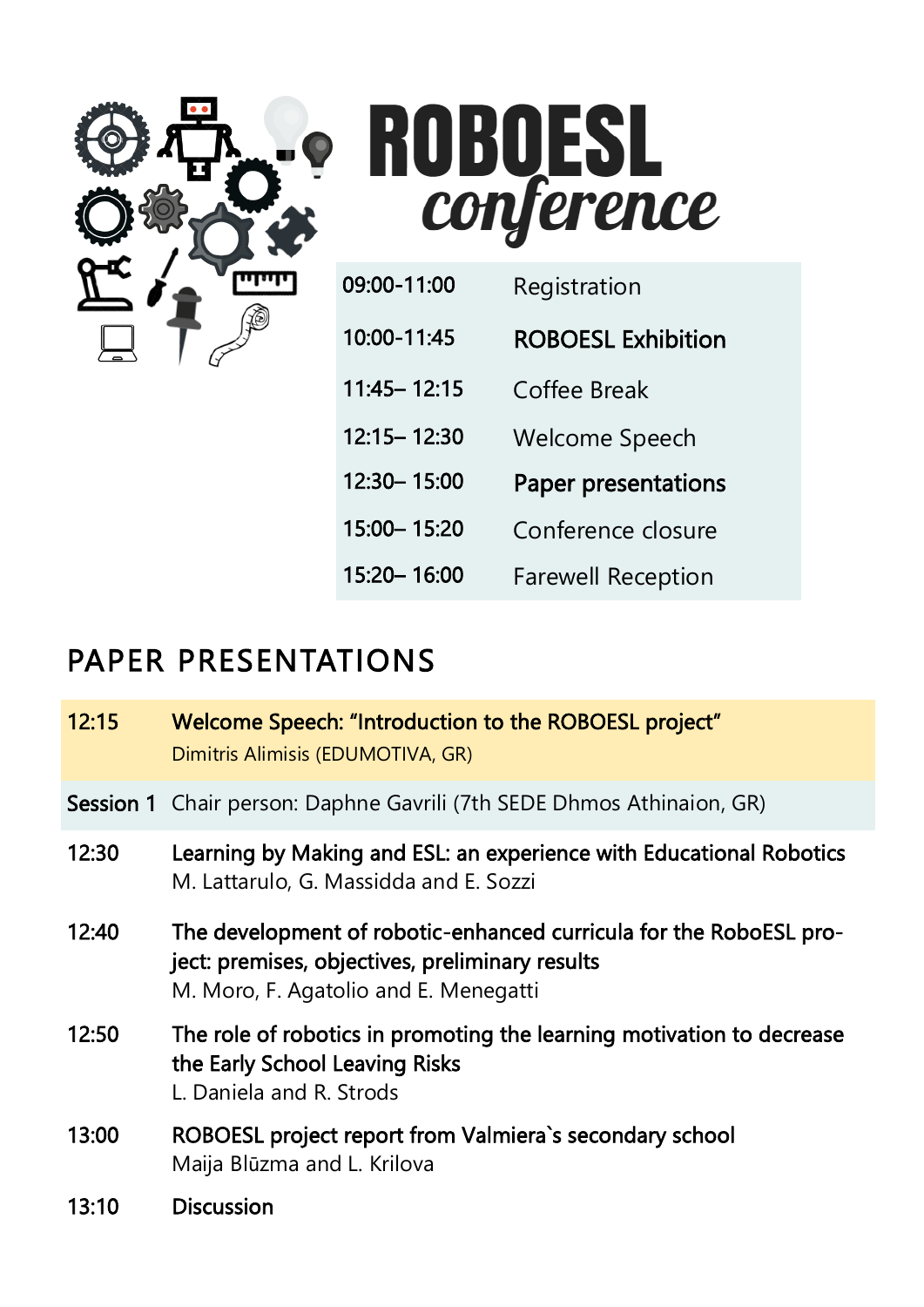### PAPER PRESENTATIONS

| Session 2 | Chair person: Giovanni Massidda (Liceo E. Fermi, IT)                                                                                                                                                                 |
|-----------|----------------------------------------------------------------------------------------------------------------------------------------------------------------------------------------------------------------------|
| 13:20     | Robotics based learning activities in vocational education for combat-<br>ing Early School Leaving<br>P. Karkazis, T. Spiliou, G. Pitsiakos, D. Panagopoulos and D. Roussou                                          |
| 13:30     | Experiences from ROBOESL project implementation in the 23rd Athens<br>Junior High School<br>G. Fragkakis                                                                                                             |
| 13:40     | RoboESL project at the 56th Junior High School of Athens.: Activities &<br>Experiences<br>T. Karampinis and M. Zixnali                                                                                               |
| 13:50     | Robotics Educational Activities for Combating Early School Leaving RO-<br><b>BOESL: an Example of Waste Sorting</b><br>K. Asimakopoulos, I. Saranteas, I. Makaris, G. Sandali, K. Anastasopoulos<br>and G. Pitsiakos |
| 14:00     | <b>Discussion</b>                                                                                                                                                                                                    |
| Session 3 | Chair person: Maija Blūzma (Valmiera 5.vidusskola, LV)                                                                                                                                                               |
| 14:10     | Robotics as an educational practice on vulnerable social groups. The<br>example of the robotics team of "Faros tou Kosmou", a roma protecting<br>center in Dendropotamos in Thessaloniki<br>N. Katsavou              |
| 14:20     | Design, implementation and evaluation of robotic airplane flight simu-<br>lation learning programming scenarios in Primary Education<br>G. Zabetoglou and A. Xenakis                                                 |
| 14:30     | Benefiting from "Circle Making": Development of computational think-<br>ing skills through robotics and programming A. Theodosi                                                                                      |
|           |                                                                                                                                                                                                                      |
| 14:40     | Educational Robotics: Interdisciplinary Approach to Study Speed and<br>Force D. Kravvaris                                                                                                                            |
| 14:50     | Coding Club: A Learning Community in the School S. Misthou                                                                                                                                                           |